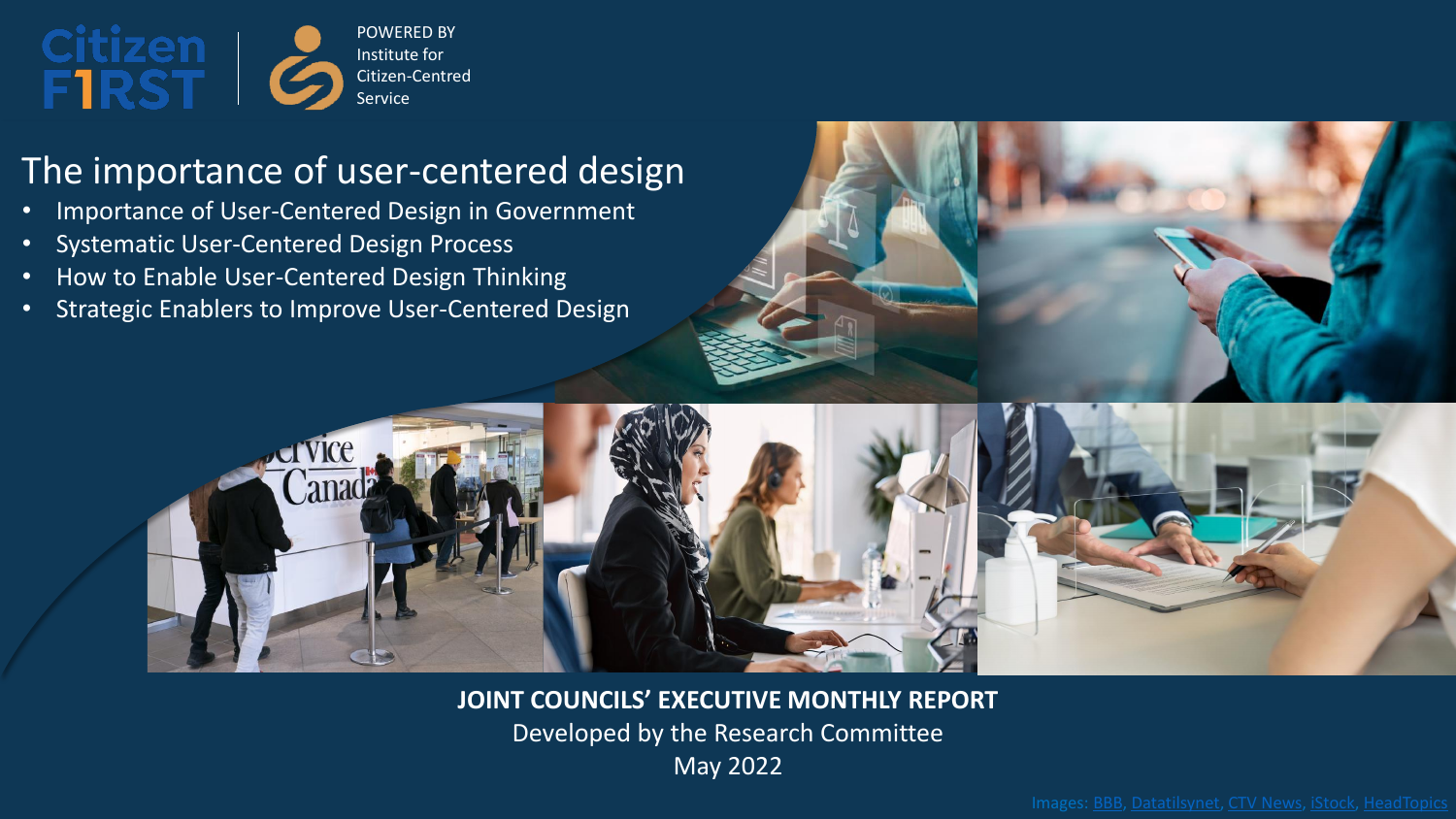# **Introduction**

**User-centered design (UCD) is a problem-solving method that puts clients at the center of problems and aims to design service solutions that address the needs of citizens.** 

In government, service delivery is bound by regulation and policy documents. It is easy to forget that the core of those documents is aimed at improving the lives of the public. Embracing user-centered design methods can help the government ensure that it can "see the forest beyond the trees" and find solutions that work for the citizens.

The philosophy and practice of user experience (UX) design— wherein a tool, service, or other solution (digital or non-digital) is designed around the needs of users and tested with them to make refinements before and even after the solution is brought into the world — has gained traction among governments seeking to move away from the pitfalls of overly bureaucratic design.

In the search to truly understand what users' actual needs are, the framework of user-centered design has emerged as an effective and empathetic way to conduct user research, identify and frame problems, and prototype solutions.

Governments across the world are turning to user-centered design to solve some of their toughest challenges and drive quantifiable benefits for citizens and stakeholders. For instance, UCD can be used to understand problems and develop solutions with citizen groups impacted by COVID.

Many actors make big claims about connecting with users, but the reality often l falls short. They might undertake a survey here or a community consultation there, but often the outcome is predetermined, and citizens feel they are not being heard.

Genuine UCD can give a suite of tools to engage users in a meaningful way so services reflect the lived experience and needs of users from all walks of life and accessibility needs.

### Why Is This Report Important?

• Government agencies provide vital information and services that affect people's daily lives. They have the responsibilities of responding to the needs of citizens, running as effectively and efficiently as possible, and being timely and accurate with its information. By putting people first and embracing a user-centric approach, agencies improve the quality of their information and services by making them more useful and usable and by saving money long-term through making iterative improvements.

Users of government systems include both citizens seeking information and services as well as employees trying to conduct their jobs. Creating a usercentered culture means that government agencies hold themselves to a higher standard by making sure that users can access, understand, and use the information provided. It also means that users can accomplish their tasks, give input, and know that their feedback is taken into consideration and acted upon.

### What is Covered in this Executive Report?

This report includes the following:

- **Introduction**
- Importance of User-Centered Design in Government
- Systematic User-Centered Design Process
- How to Enable User-Centered Design Thinking
- Strategic Enablers to Improve User-Centered Design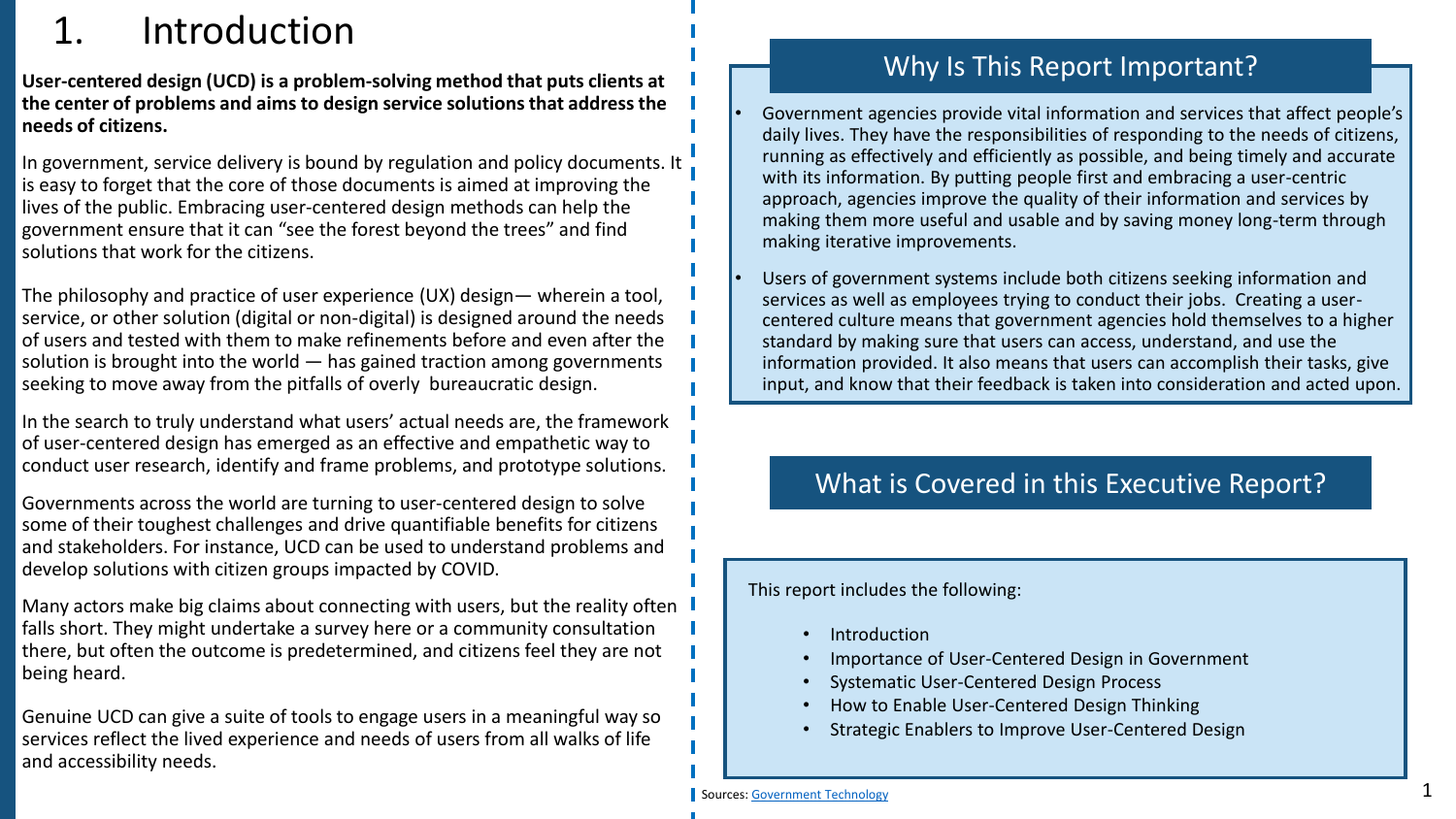### 2.Importance of User-Centered Design in Government

Traditional policy-making often operates at a high level of abstraction, whereas the client's experience of those policies is actually embodied in more concrete terms: of visits to websites, of filling out of forms, of calls to a call centre. All too often it can be a world marked by profound separation between those who make policies and those who deliver government services (pic.1). Design thinking is a human-centered approach, meaning that it starts with people's needs (and considers both citizens and civil servants). **The nature of this approach puts people back in balance with what they're doing at a time when both citizens and civil servants feel they are being led by processes and regulation, rather than enabled by them.**

A design-led approach connects citizens and civil servants, with both policy design and delivery being considered concurrently rather than sequentially, and quite a number of governments are now experimenting in this space.

**Using design approaches puts in balance the desired changes of a government with the desires of the citizens.** It is ultimately about creating tangible and positive impact.

Working in the public sector, you may be familiar with other problem-solving approaches typical in government such as Lean Management, Six Sigma and Business Process Re-engineering. Design thinking is one of a new set of approaches that governments have been experimenting with more recently, along with Lean StartUp and Behavioural Economics.

These three methodologies also share common attributes (pic.2):

- They are informed by quantitative data and inspired by qualitative data about citizens;
- They are iterative, test-and-learn approaches;
- They are most often deployed when innovation is the goal.

#### **TRANSACTION BASED**



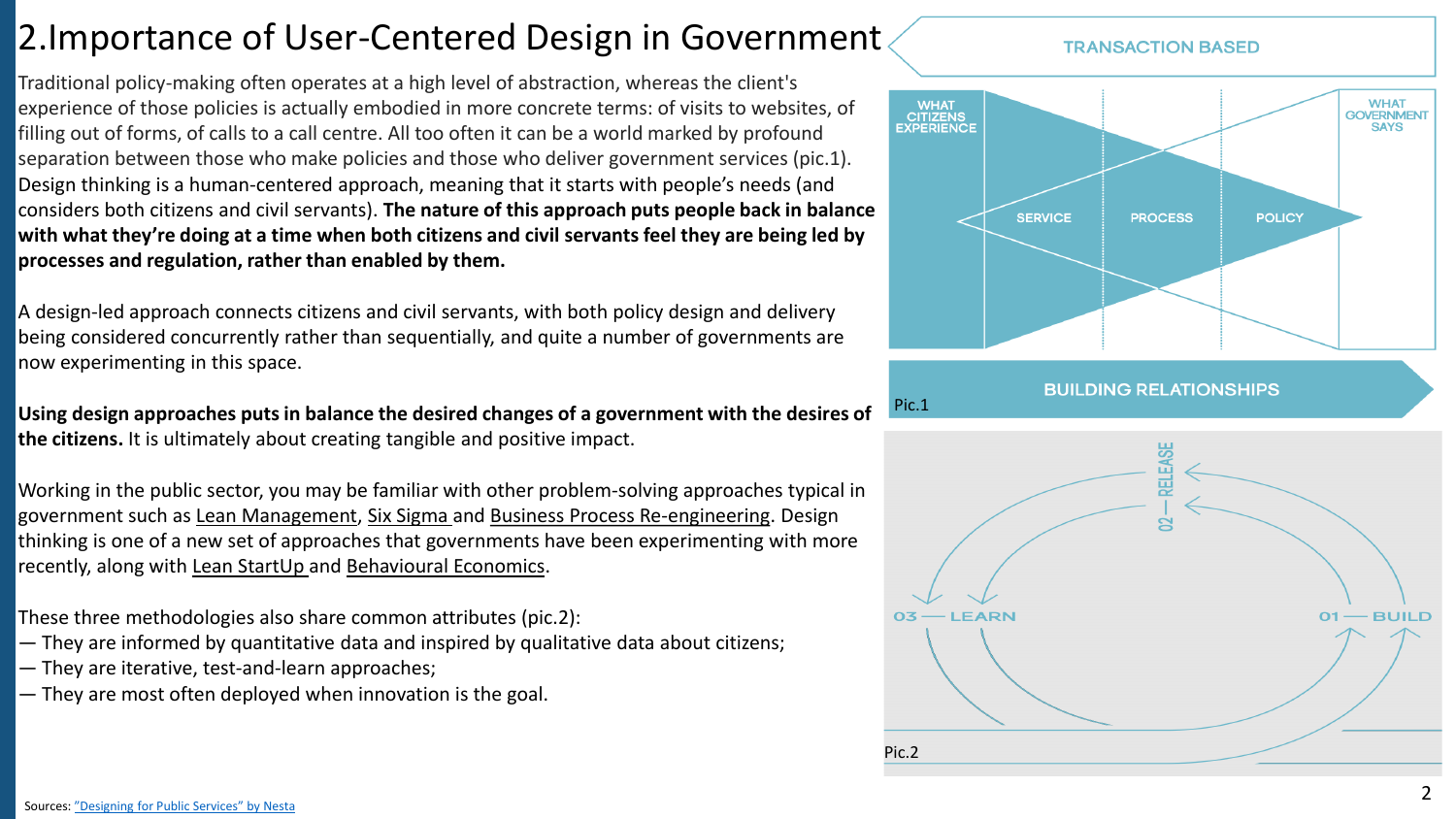# 3. Systematic User-Centered Design Process

User-focused design-led approaches are more often deployed in service of innovation, when actors want to re-think what their policy is, or how it is delivered to citizens. Innovation requires inspiration and divergent thinking — meaning many different solutions are explored. The illustration below explains the logic that governs the design process.

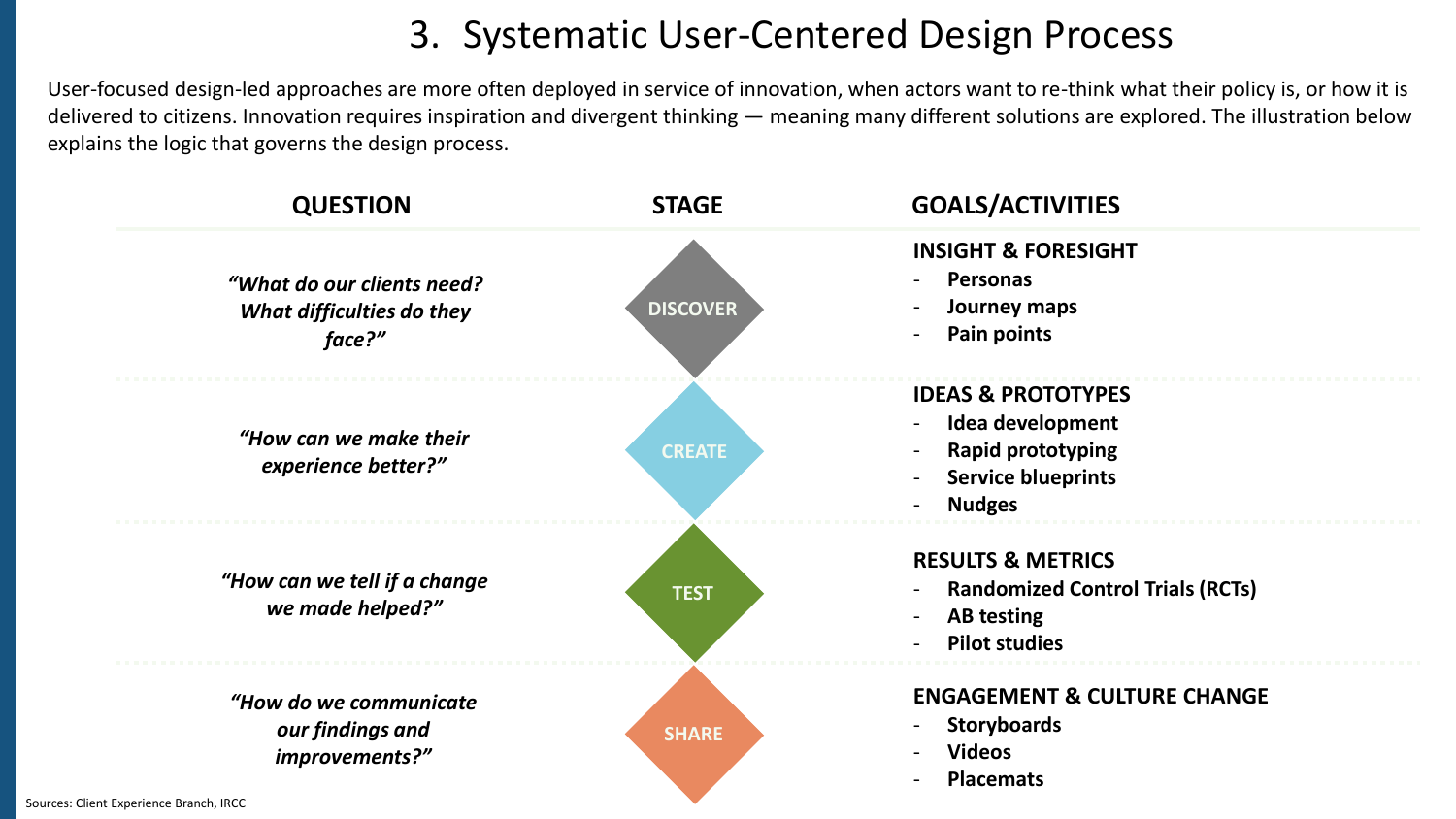# 4. How to Enable User-Centered Design Thinking

In various government departments, different practices are associated with user-centered design thinking. When an area needs to be significantly revised, the flow of the project will be a combination of divergent and convergent thinking. This could happen if a policy is simply not achieving the desired outcome, or there is significant negative citizen feedback on a service delivered. **A key way to address cooperation between government and user-centered design is to ensure that relationships are the central focus of design processes.** 

Service design has long placed the relationship between organizations and customers at the centre of the process. The process of designing services should emphasize using two-way dialogue to build customized service offerings, counting on knowledge about the customer, shared by the customer, and shared for the customer.



- Discover context and insights on what clients need and what difficulties they face.
- Generate, co-design, and prototype human-centered solutions to improve the client experience.

**BEHAVIOURAL INSIGHTS & EXPERIMENTATION**

- Leverages behavioral science research methods to better understand client experiences and behaviors.
- Designs client service interventions that can help 'nudge' clients and the organization toward better outcomes.
- Tests and measures the impact of client service interventions using rigorous methods to know what works and what does not.





• Conduct usability tests before, during and after a redesign to test the client experience and to ensure that the product meets their expectations.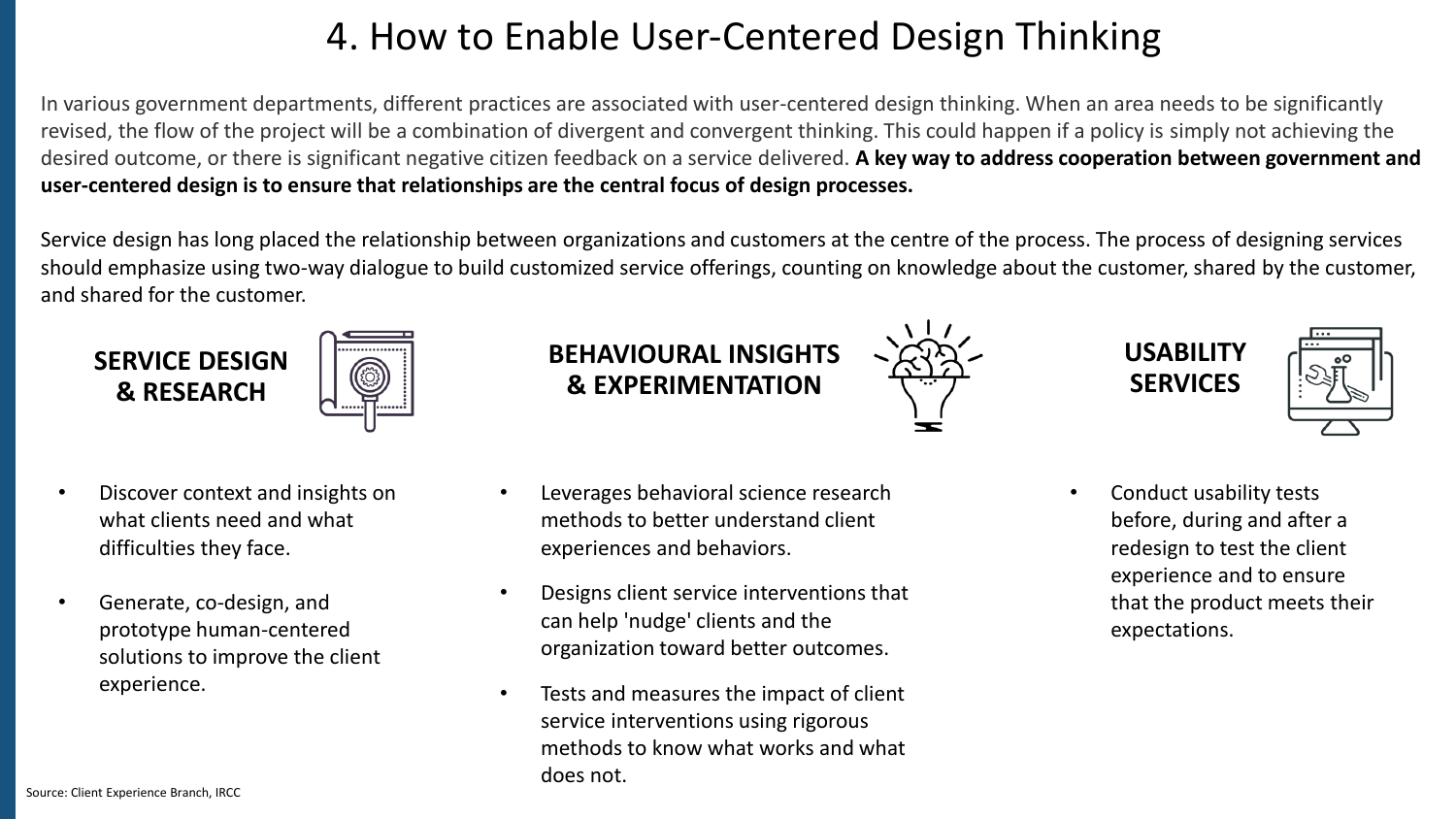### 5. Strategic Enablers to Improve User-Centered Design

| <b>Reducing form complexity and</b><br>improving comprehensibility | Ensure that all instructions and notices are written in plain language and translated into multiple languages;<br>- Adopt principles of human- centered design (e.g., early and routine user interviews and usability testing to<br>continually refine design and language);<br>- Provide step-by-step examples of process involved in claiming benefits, accessing protections, or navigating a<br>service. |
|--------------------------------------------------------------------|--------------------------------------------------------------------------------------------------------------------------------------------------------------------------------------------------------------------------------------------------------------------------------------------------------------------------------------------------------------------------------------------------------------|
| <b>Minimizing costly documentation</b>                             | Allow for respondent self- attestation or self-allegation in areas that currently require evidence or                                                                                                                                                                                                                                                                                                        |
| <b>requirements</b>                                                | documentation;                                                                                                                                                                                                                                                                                                                                                                                               |
|                                                                    | - Provide the option of shifting the burden involved in developing evidence or external documentation necessary                                                                                                                                                                                                                                                                                              |
|                                                                    | to support an information collection from the applicant to agency personnel;<br>- Provide navigators who can support the applicant across the experience of applying for the program, to include                                                                                                                                                                                                             |
|                                                                    | support with developing the necessary identity proofing.                                                                                                                                                                                                                                                                                                                                                     |
|                                                                    |                                                                                                                                                                                                                                                                                                                                                                                                              |
| <b>Streamlining processes</b>                                      | Ensure at least two equally accessible means of applying for the program (one of which should be a mobile-<br>responsive web- based application);                                                                                                                                                                                                                                                            |
|                                                                    | - Ensure consistent wait times (and callback option for greater than 5- minute wait times on the phone) for<br>applicants when they call the agency or visit in-person;                                                                                                                                                                                                                                      |
|                                                                    | - Provide live agents who are available to support applicants outside of normal business hours.                                                                                                                                                                                                                                                                                                              |
| <b>Improving communications</b>                                    | Deliver communications through a trusted source, and utilize outreach campaigns;                                                                                                                                                                                                                                                                                                                             |
|                                                                    | Provide timely reminders considering season, day of week, timing of day that is most relevant for the target<br>audience;                                                                                                                                                                                                                                                                                    |
|                                                                    | - Conduct specialized, proactive outreach to individuals who may be unlikely to respond to typical notices.                                                                                                                                                                                                                                                                                                  |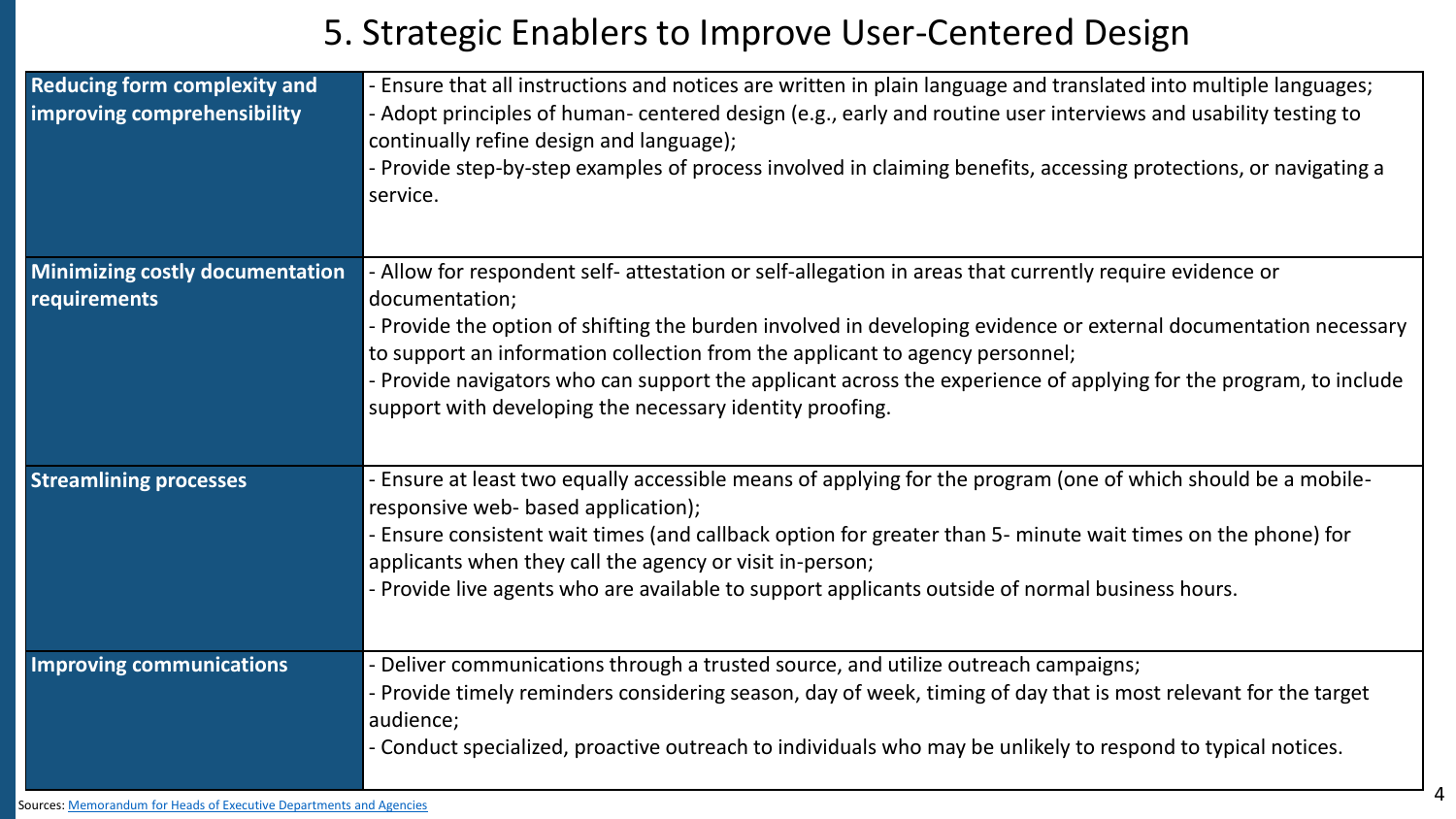

#### **For Further Reading**

- Salinas, Elizabeth, Rony Cueva, and Freddy Paz. "A systematic review of user-centered design techniques." In *International Conference on Human-Computer Interaction*, pp. 253-267. Springer, Cham, 2020.
- Junginger, Sabine. "Inquiring, inventing and integrating: Applying human-centered design to the challenges of future government." *JeDEM-eJournal of eDemocracy and Open Government* 10, no. 2 (2018): 23-32.
- Sasmito, Ginanjar Wiro, and M. Fikri Hidayattullah. "The Implementation of User Centered Design Methods on Public Service Mapping Websites." In *IOP Conference Series: Materials Science and Engineering*, vol. 1077, no. 1, p. 012022. IOP Publishing, 2021.
- Berg, Janne Álvarez, Alberto Rodríguez, Dana Chisnell, and Vivian Graubard. "User Centered Policy: Organization Assessment." (2020).

### **Other noteworthy articles:**

- [Barriers to Government's Adoption of User](https://18f.gsa.gov/2019/11/07/barriers-to-governments-adoption-of-user-centered-design-and-how-to-address-them/)-centered Design And How To Address Them
- [The tension between user-centered design and e-government](https://www.researchgate.net/publication/233433932_The_tension_between_user-centred_design_and_e-government_services) services
- [How human-centered design can transform government service](https://nousgroup.com/ca/insights/hcd-government-service-delivery/)  delivery during COVID and beyond
- [When to Use User-Centered Design for Public Policy](https://ssir.org/articles/entry/when_to_use_user_centered_design_for_public_policy)
- [Human-centered design helps government make better decisions](https://adhoc.team/2019/10/16/human-centered-design-government-decisions/)

#### **Research Repository**

Access the Citizen First [Research Repository.](https://citizenfirst.ca/research-repository/)

Recent entries on the research repository:

Quantum Computing 101 - [Joint Councils' Executive Report April 2022](https://citizenfirst.ca/assets/uploads/research-repository/JC-Research-Report-Quantum-Computing-101-Apr2022.pdf)

This report includes the following: Introduction and Applicability; Unique Features of Quantum Computers; Benefits of Quantum in Government; Future Implications of Quantum Computing.